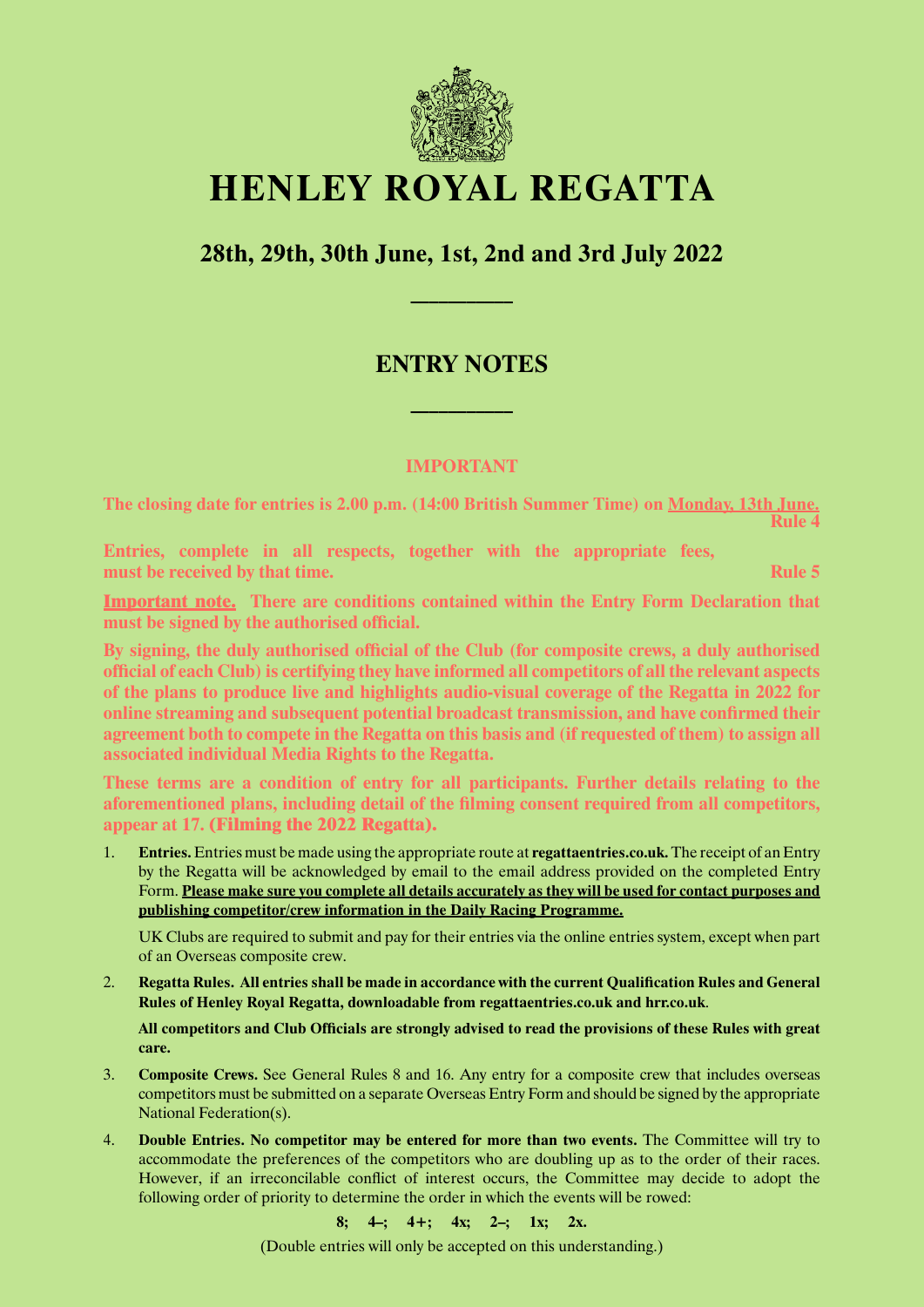5. **Qualifying Races. To assist making decisions regarding Qualification and Selection, the Committee of Management would welcome additional information on the current rowing records and performance of the crews entered and individuals therein, to be submitted alongside the completed Entry.**

If Qualifying Races are necessary (see Rule 20) they will take the form of Timed Races and will be held on the afternoon and evening of Friday, 24th June. **Overseas crews are reminded that they may be required to row in these Qualifying Races. The Henley Course will be open for crew training from Monday, 20th June.** 

**NOTE** If a crew is required to compete in the Qualifying Races then its name will be included on a list that will appear on the Regatta website (hrr.co.uk) on the evening of Sunday, 19th June. This list will show the start times of all the various events in the Qualifying Races. In addition, there will be information on the website giving instructions on arrival - parking - rigging - boating - the Start - Traffic Rules - bicycles results - departure.

This information will only be available on the website. It is the responsibility of all crews to check the website to see if they are required to take part in the Qualifying Races and then to fully familiarise themselves with all the relevant instructions and guidance displayed on the website.

In the case of adverse weather conditions, all crews should monitor the Regatta website in the days leading up to the Qualifying Races to check whether there has been any postponement or change to the timing of this event.

- 6. **Insurance and Responsibility for Property.** Clubs, competitors and coaches must be covered by their own third-party liability insurance with a limit of indemnity of at least £5,000,000 or currency equivalent. Henley Royal Regatta accepts no responsibility for loss or damage to boats, equipment or other articles whilst on Regatta property or elsewhere (Rule 12).
- 7. **Safeguarding and Welfare.** Henley Royal Regatta believes that the welfare and wellbeing of children (young people under the age of 18) and adults at risk competing in the Regatta are of the highest concern and acknowledges the duty of care to safeguard and promote the welfare of all such persons. (Please see **Safeguarding and Welfare** in the document **"Notes and Instructions for Competitors and Coaches".)**

Henley Royal Regatta expects Clubs submitting an Entry that includes children and/or adults at risk to have their own up-to-date Safeguarding policies and to ensure these are implemented. By submitting an Entry, the Club is acknowledging and accepting responsibility for such children/adults at risk. Clubs with crews containing children and/or adults at risk are responsible for such children/adults at risk prior to and during the period of the Regatta whilst on Regatta property and on the water.

Henley Royal Regatta expects that all coaches and support staff of crews containing children and/or adults at risk should be appropriately vetted in accordance with DBS requirements and their Club's Safeguarding Plan.

Each crew that includes junior competitors, including coxes, is required to have a named coach or responsible adult who must be over the age of 18, named on the Entry Form as the Emergency Contact and a current mobile number for that person must be provided. If a substitute coach or responsible adult comes to the Regatta s/he must contact the Crew Enquiries Office to register his/her name and mobile number.

8. **Film and Broadcast Consent for Crews Containing Children.** The duly authorised official of the Club (for composite crews, a duly authorised official of each Club) must inform the parents or legal guardians of all children of the plans to produce live and highlights audio-visual coverage of the Regatta in 2022, must procure the consent from the parents or legal guardians for the relevant child to compete in the Regatta on this basis, and (if requested) assign all associated individual Media Rights to Henley Royal Regatta.

Further details relating to the aforementioned plans including detail of the consent required appear at 17. **(Filming the 2022 Regatta)**.

9. **Safety Requirements.** It is also the responsibility of the Club to ensure that all crew members are fully briefed and competent to cope with conditions likely to be experienced on the water. Crews race at their own risk and the Stewards of Henley Royal Regatta accept no liability for the actions of crews and individual crew members other than when acting in accordance with the instructions of Race Officials.

It is a condition of entry that all competitors must be able to swim a minimum of 100 yards in light clothing and shoes. All coxswains competing at the Regatta shall wear suitable life-jackets or buoyancy aids at all times when on the water (Rule 28(e)).

10. **Coxswains' Experience.** It is a condition of entry that the Club Official who signs the Entry on behalf of the coxswain of a crew must have ascertained the competency of the coxswain (particularly of a young coxswain) in accordance with the Guidelines of their National Federation.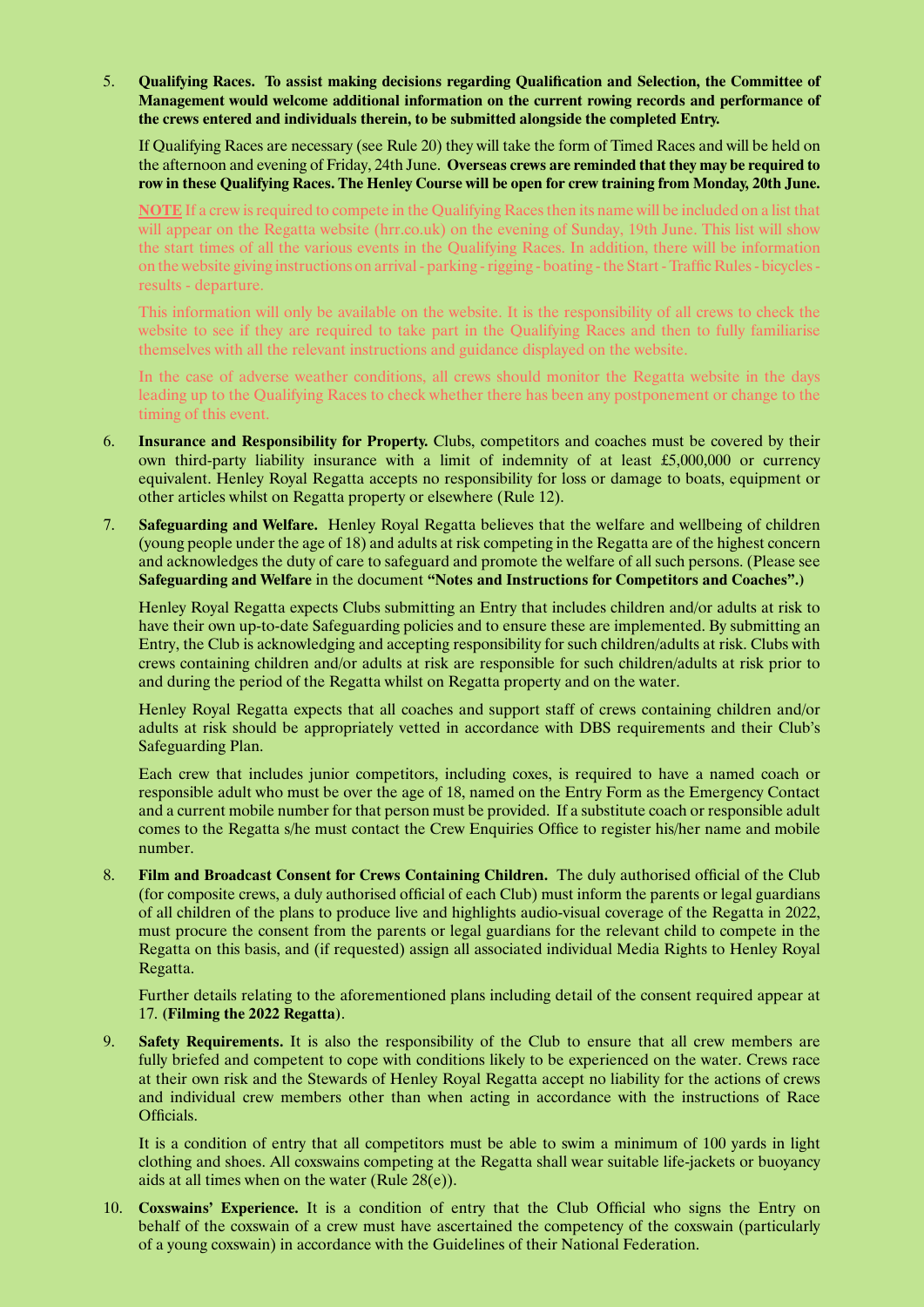- 11. **Traffic Rules.** It is a condition of entry that all competitors must comply with and abide by the traffic rules on the water as defined in the document "**Traffic Rules and Training Times**" and also any instructions given from time to time by the Environment Agency. A copy of this document is available to download from both **regattaentries.co.uk** and **hrr.co.uk.**
- 12. **Advertising Rules.** It is a condition of entry that all competitors must comply with and abide by the Rules for Advertising as defined in the document "**Notes and Instructions for Competitors and Coaches**". A copy of this document is available to download from both **regattaentries.co.uk** and **hrr.co.uk.** Please be additionally aware of this in view of the fact that filming will be taking place at the Regatta for the purposes of online streaming and potential broadcast transmission at a future date.
- 13. **Accommodation, Boats and Transport.** The Regatta Committee does not provide accommodation, boats or transport for competitors. However, the Secretary may be able to assist by suggesting possible contacts if requests are made to him in sufficient time. It is emphasised that there is only a limited number of suitable boats available for loan or hire, and competitors who cannot bring their own boats are strongly advised to make their own arrangements in good time. The Regatta Committee accepts no responsibility for providing boats, and any assistance given by the Secretary is limited to an introduction between the parties concerned.
- 14. **Entry Fees.** Entry fees must accompany the Entry and are:–

UK Clubs must pay for their entries via the online entries system. Overseas Clubs must pay online at **regattaentries.co.uk/pay** and include a copy of the payment receipt with their Entry Form.

- 15. **Contact Details.** In order that the Secretary of the Regatta can contact a representative of a crew in an emergency, it is essential that the contact numbers and email addresses provided on the Entry are completed **accurately**.
- 16. **Media Rights.** "Media Rights" means all rights in relation to the creation of audio, visual and audio-visual material (including, inter alia, feeds, films, racing data and photography, to the extent they are gathered or created by the Regatta) relating to the Henley Royal Regatta 2022 and all rights to exploit the same (via broadcast or other communication to the public or otherwise) by any means whether now known or yet to be devised. It is the responsibility of the Club and a condition of entry to cooperate with Henley Royal Regatta to facilitate the implementation and exploitation of Henley Royal Regatta's commercial and marketing rights (including the Media Rights) relating to the Henley Royal Regatta 2022 and not to assert any claim to use, sell or exploit any such rights.

All intellectual property whatsoever associated with the Henley Royal Regatta 2022 is and remains the property of Henley Royal Regatta. Henley Royal Regatta will have the sole responsibility for making and approving any press release or any public announcement relating to the Henley Royal Regatta 2022.

17. **Filming the 2022 Regatta**. Racing during the Regatta will be filmed by cameras from the side of the Course. The filming will be in High Definition and the coverage produced will be of broadcast quality. The coverage will be shown on site and online. The Regatta may seek to sell highlights or live racing (or a combination) to a national or international broadcaster, or third party distributors for news programmes, sports highlights or other programming.

Some crews will be required to carry small cameras or data-transmitting units supplied by the Regatta for the racing. In this instance both racing crews in that particular race will carry exactly the same equipment.

A roving camera may be seen in the Boat Tent, on the grass in front of the Boat Tent and on the landing stages. Cameras will not be present in the toilets, first aid tent or weighing room.

Individuals may be asked for a filmed interview after their race. Participation is entirely voluntary and the competitors concerned will always be asked for permission before an interview begins. Interviewees will be asked to confirm a personal consent if they are happy to proceed.

After their entry has been processed by the Regatta, competitors will be asked to complete an online form providing details of their rowing experience and answers to a short series of questions that will enable the commentary team to include details about the racing crews.

It is a condition of entry that each and every competitor is informed of and agrees to this filming and recording, and that the relevant representative of the Club or Clubs completing this Entry takes responsibility for informing crew members and procuring their agreement to these terms. In the case of any competitor under the age of 18 the representative undertakes to inform the parent or legal guardian concerned and procure their agreement.